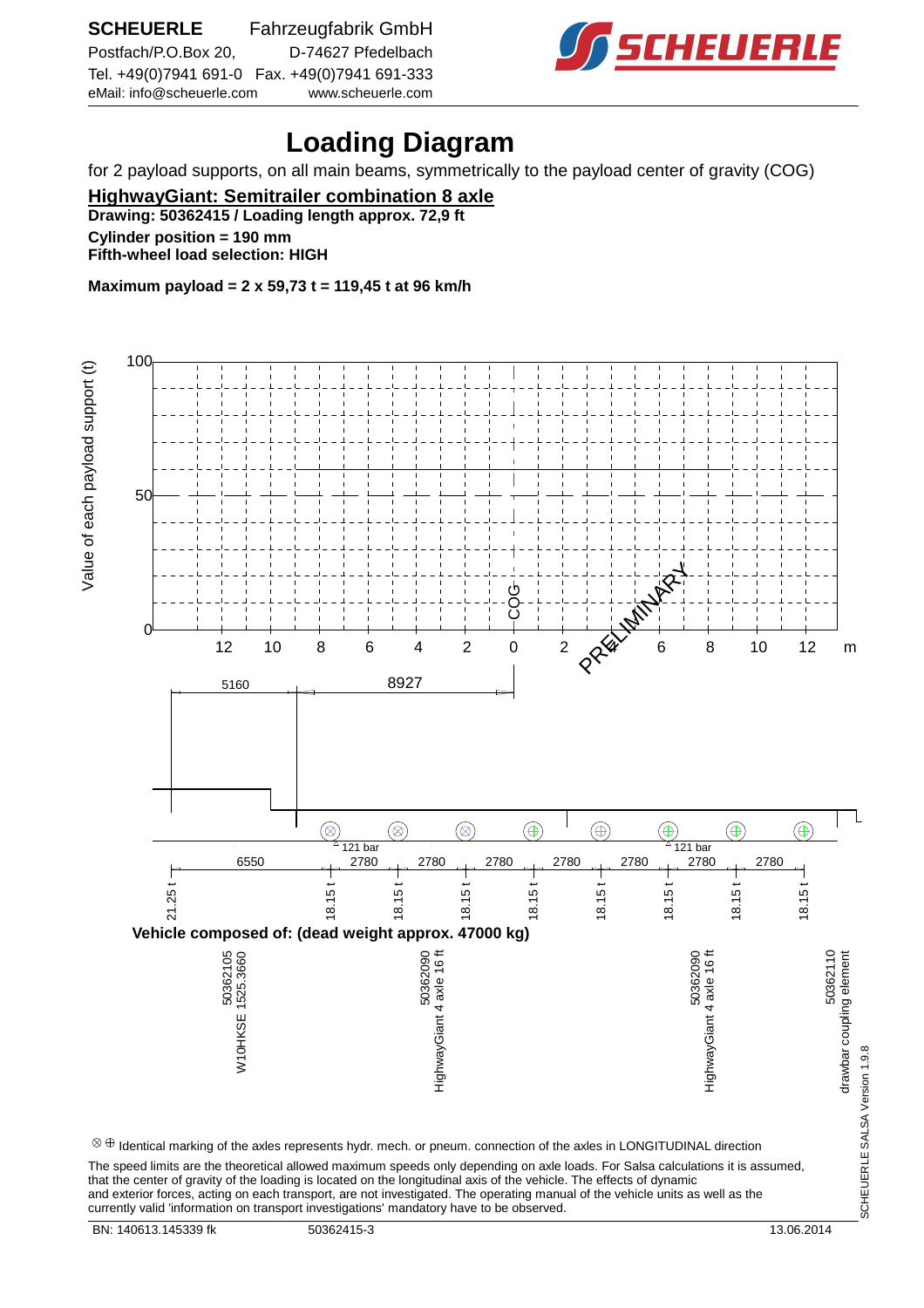

## **Loading Diagram**

for 2 payload supports, on all main beams, symmetrically to the payload center of gravity (COG)

**HighwayGiant: Semitrailer combination 8 axle Drawing: 50362415 / Loading length approx. 72,9 ft**

**Cylinder position = 10 mm**

**Fifth-wheel load selection: HIGH**

**Maximum payload = 2 x 77,22 t = 154,45 t at 80 km/h**

 100 value of each payload support (t) Value of each payloge is entered. 50 PRELIMINARY COG  $0<sup>+</sup>$  14 12 10 8 6 4 2 0 2  $\alpha$  4 6 8 10 m 9421 5160 l  $\circledR$  $\circledcirc$  $\circledast$  $\circledR$  $^{\circledR}$  $^{\small\textcircled{\footnotesize{F}}}$  $\circledast$  $^{\small \textcircled{\footnotesize{F}}}$  $^{\circ}$  152 bar  $^{\circ}$  152 bar 6550 2780 2780 2780 2780 2780 2780 2780 22.5 t 22.5 t 22.5 t 22.5 t 22.5 t 22.5 t 21.45 t 22.5 t 22.5 t **Vehicle composed of: (dead weight approx. 47000 kg)** 50362090<br>HighwayGiant 4 axle 16 ft 50362030<br>HighwayGiant 4 axle 16 ft 50362110<br>drawbar coupling element 50362105<br>710HKSE 1525.3660 W10HKSE 1525.3660 HighwayGiant 4 axle 16 ft HighwayGiant 4 axle 16 ft drawbar coupling element SCHEUERLE SALSA Version 1.9.8 SCHEUERLE SALSA Version 1.9.8  $\otimes\oplus$  Identical marking of the axles represents hydr. mech. or pneum. connection of the axles in LONGITUDINAL direction The speed limits are the theoretical allowed maximum speeds only depending on axle loads. For Salsa calculations it is assumed, that the center of gravity of the loading is located on the longitudinal axis of the vehicle. The effects of dynamic

and exterior forces, acting on each transport, are not investigated. The operating manual of the vehicle units as well as the currently valid 'information on transport investigations' mandatory have to be observed.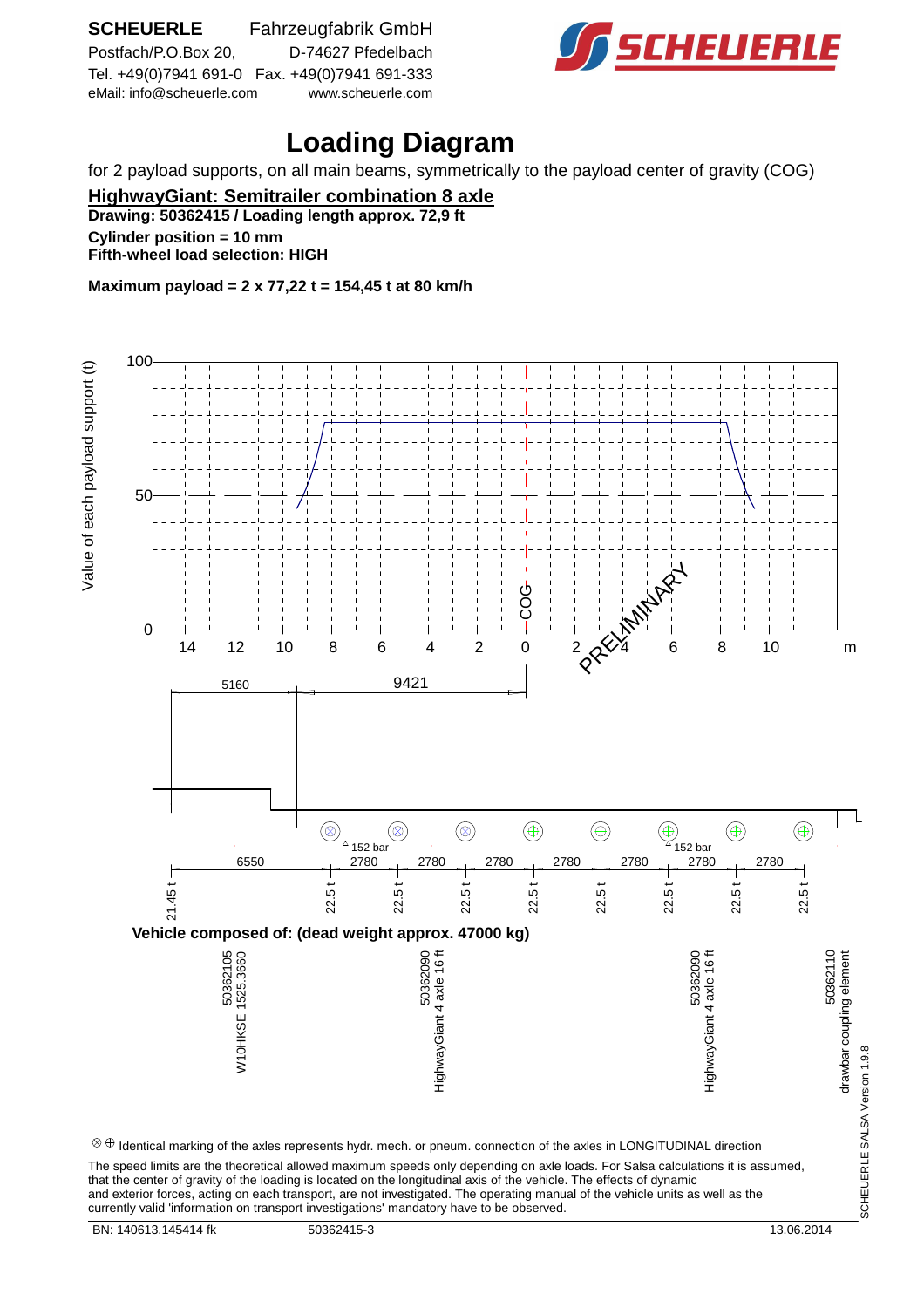

## **Loading Diagram**

for 2 payload supports, on all main beams, symmetrically to the payload center of gravity (COG)

**HighwayGiant: Semitrailer combination 8 axle**

**Drawing: 50362415 / Loading length approx. 72,9 ft**

**Cylinder position = 10 mm Fifth-wheel load selection: HIGH**

**Maximum payload = 2 x 83,9 t = 167,8 t at 40 km/h**

 100 value of each payload support (t) Value of each payloge is entered. 50 PRELIMINARY ტ<br>CO  $0<sup>+</sup>$  14 12 10 8 6 4 2 0 2  $\alpha$  4 6 8 10 m 9425 5160 l  $\circledR$  $\circledast$  $\circledast$  $\circledR$  $^{\circledR}$  $^{\small\textcircled{\footnotesize{F}}}$  $\circledast$  $^{\small \textcircled{\footnotesize{F}}}$  $^{\circ}$  163 bar  $^{\circ}$  163 bar 6550 2780 2780 2780 2780 2780 2780 2780 24.0 t 24.0 t 24.0 t 22.8 t 24.0 t 24.0 t 24.0 t 24.0 t 24.0 t **Vehicle composed of: (dead weight approx. 47000 kg)** 50362090<br>HighwayGiant 4 axle 16 ft 50362030<br>HighwayGiant 4 axle 16 ft 50362110<br>drawbar coupling element 50362105<br>10HKSE 1525.3660 W10HKSE 1525.3660 HighwayGiant 4 axle 16 ft HighwayGiant 4 axle 16 ft drawbar coupling element SCHEUERLE SALSA Version 1.9.8 SCHEUERLE SALSA Version 1.9.8  $\otimes\oplus$  Identical marking of the axles represents hydr. mech. or pneum. connection of the axles in LONGITUDINAL direction The speed limits are the theoretical allowed maximum speeds only depending on axle loads. For Salsa calculations it is assumed, that the center of gravity of the loading is located on the longitudinal axis of the vehicle. The effects of dynamic and exterior forces, acting on each transport, are not investigated. The operating manual of the vehicle units as well as the